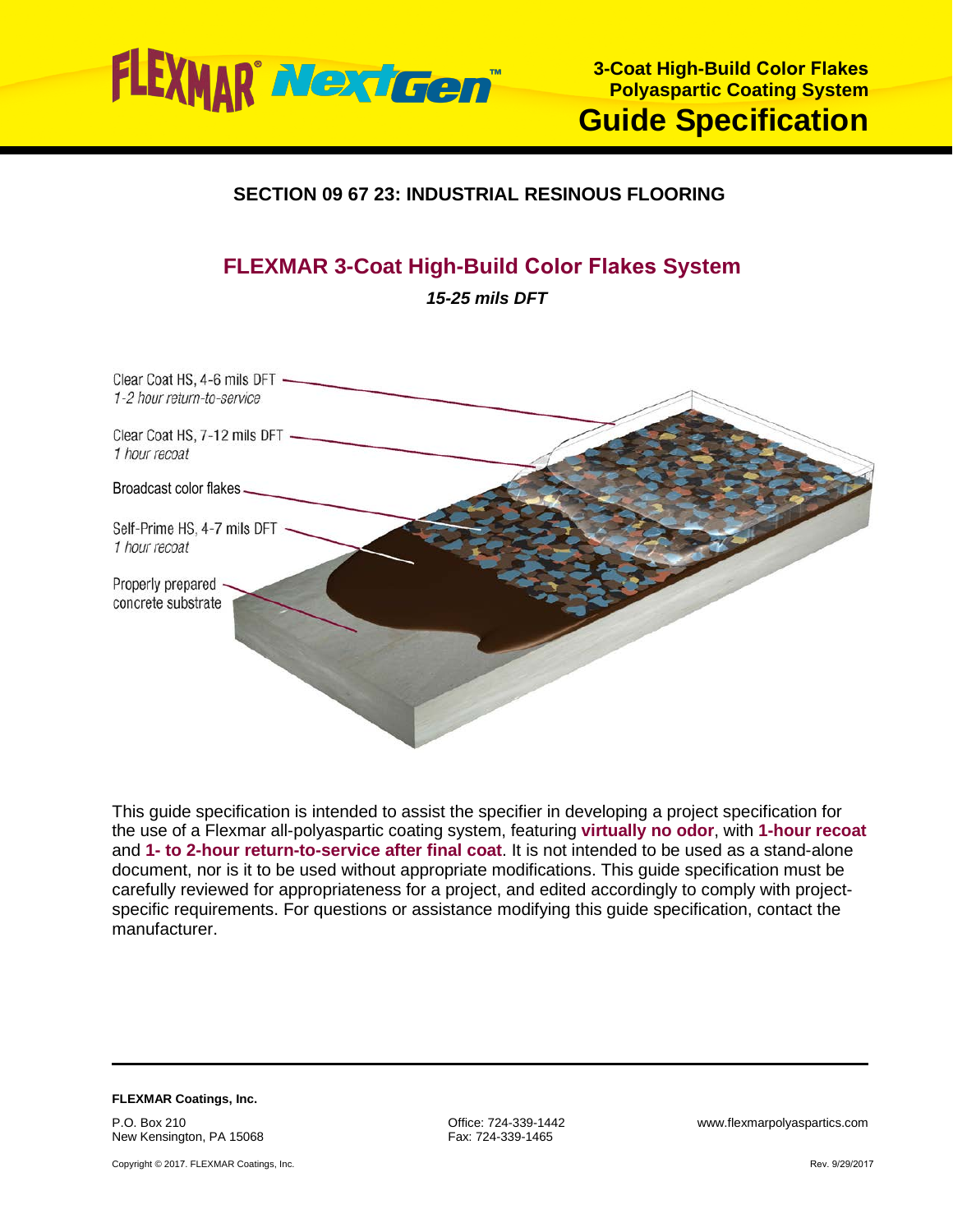

**Page 2**

# **PART 1 - GENERAL**

# **1.1 RELATED DOCUMENTS**

A. Drawings and general provisions of the Contract, including General and Supplementary Conditions and Division 01 Specification Sections, apply to this Section.

# **1.2 SUMMARY**

A. Application of 0-VOC, three-coat high-build vinyl chip polyaspartic coating system.

# **1.3 ACTION SUBMITTALS**

- A. Product Data: Submit manufacturer's technical data, application instructions, and recommendations for each polyaspartic floor coating component required.
- B. LEED Submittals:
	- 1. Product Data for Credit IEQ 4.2: For liquid-applied flooring components, documentation including printed statement of VOC content.
	- 2. Laboratory Test Reports for Credit IEQ 4: For flooring systems, documentation indicating that products comply with the testing and product requirements of the California Department of Health Services' "Standard Practice for the Testing of Volatile Organic Emissions from Various Sources Using Small-Scale Environmental Chambers."
- C. Samples for Initial Selection: Submit manufacturer's color charts showing full range of color selection for each type of exposed finish required.
- D. Samples for Verification: For each polyaspartic floor coating system required, submit 6-in.<sup>2</sup> (150-mm<sup>2</sup>) samples applied to a rigid backing to demonstrate color, texture, and finish of polyaspartic floor coatings systems.

## **1.4 INFORMATION SUBMITTALS**

- A. Applicator Certificate: Submit official certificate indicating applicator's successful completion of manufacturer's training program.
- B. Material Certificates: Submit official manufacturer certificate for each polyaspartic floor coating system component.
- C. Material Test Reports: Submit polyaspartic floor coating system test report.

## **1.5 CLOSEOUT SUBMITTALS**

- A. Maintenance Data: Submit manufacturer's care, cleaning, and maintenance guide to include in maintenance manuals.
- B. Warranty: Submit manufacturer's product warranty.

P.O. Box 210 New Kensington, PA 15068 Fax: 724-339-1465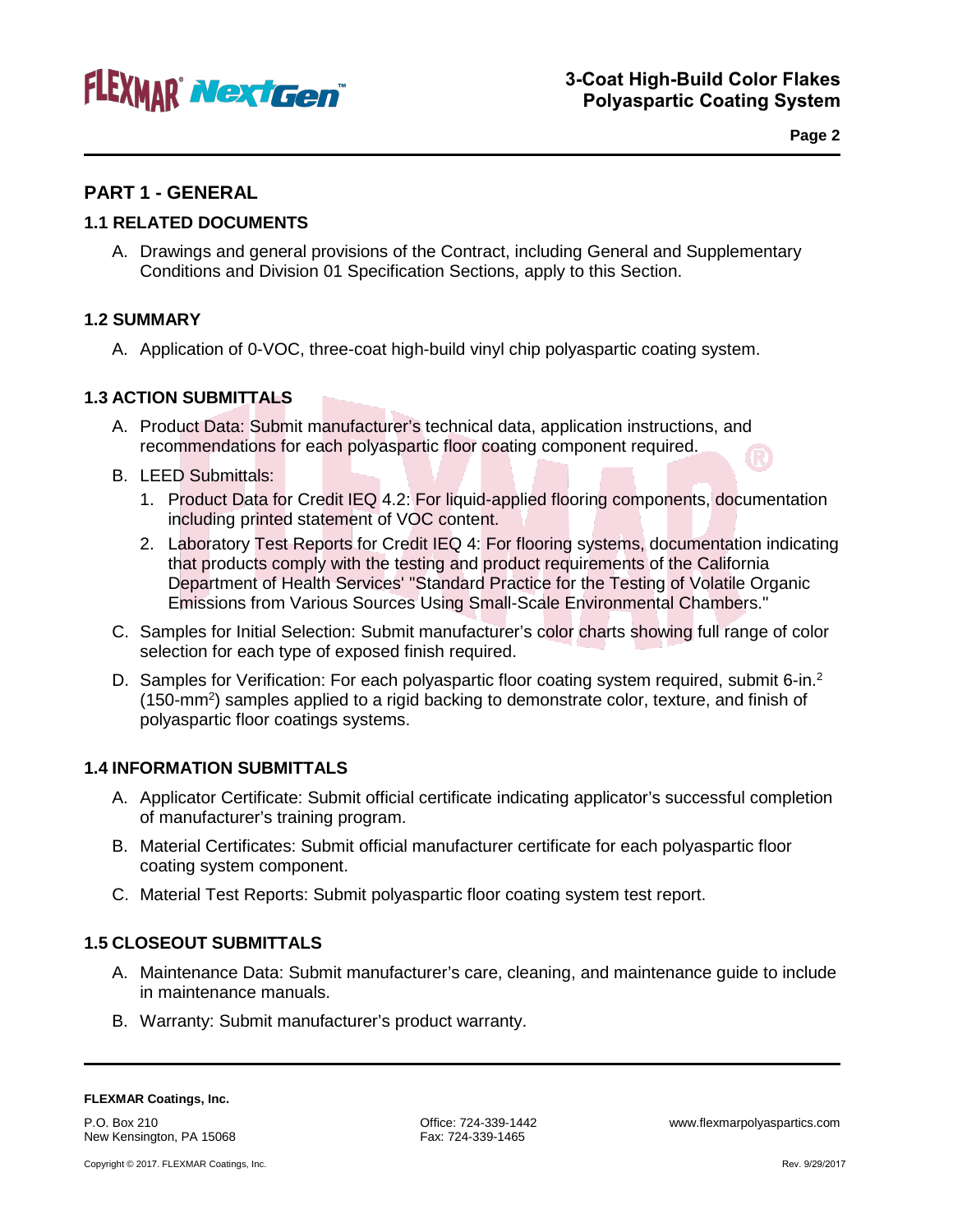

**Page 3**

## **1.6 QUALITY ASSURANCE**

- A. Applicator Qualifications: An applicator who has successfully completed manufacturer's training program for the application of specified polyaspartic floor coatings systems, and is currently an authorized applicator of manufacturer's coatings systems.
- B. Source Limitations: Obtain primary polyaspartic floor coating system materials, including primers, resins, hardening agents, grouting coats, and topcoats, from single source from single manufacturer. Provide secondary materials, including patching and fill material, joint sealant, and repair materials, of type and from source recommended by manufacturer of primary materials.
- C. Mockups: Apply mockups to verify selections made under sample submittals, and to demonstrate aesthetic effects and set quality standards for materials and execution.
	- 1. Apply full-thickness mockups on 48-in.<sup>2</sup> (1,200-mm<sup>2</sup>) floor area selected by the Architect, Engineer, or Design Professional.
		- a. Include a 48-in. (1,200-mm) length of integral cove base with inside **[and outside]** corner, if specified by the Architect, Engineer, or Design Professional.
	- 2. Simulate finished lighting conditions for Architect's, Engineer's, or Design Professional's review of mockups.
	- 3. Approved mockups may become part of the completed work if undisturbed at time of Substantial Completion.

# **1.7 DELIVERY, STORAGE, AND HANDLING**

- A. Deliver and store materials in manufacturer's original, undamaged packages and containers, with seals unbroken, bearing manufacturer's labels indicating brand name and directions for storage and mixing with other components.
- B. Store in clean, dry, protected location at normal room temperature, according to manufacturer's requirements.

# **1.8 PROJECT CONDITIONS**

- A. Environmental Conditions: Comply with manufacturer's written instructions for substrate temperature, ambient temperature, moisture, ventilation, and other conditions affecting polyaspartic floor coatings system application.
- B. Lighting: Provide permanent lighting or, if permanent lighting is not in place, simulate permanent lighting conditions during polyaspartic floor coating system application.
- C. Close spaces to traffic during polyaspartic floor coating system application, and for not less than 24 hours after application, unless manufacturer recommends a longer period.

**FLEXMAR Coatings, Inc.** P.O. Box 210 New Kensington, PA 15068

Fax: 724-339-1465

Office: 724-339-1442 www.flexmarpolyaspartics.com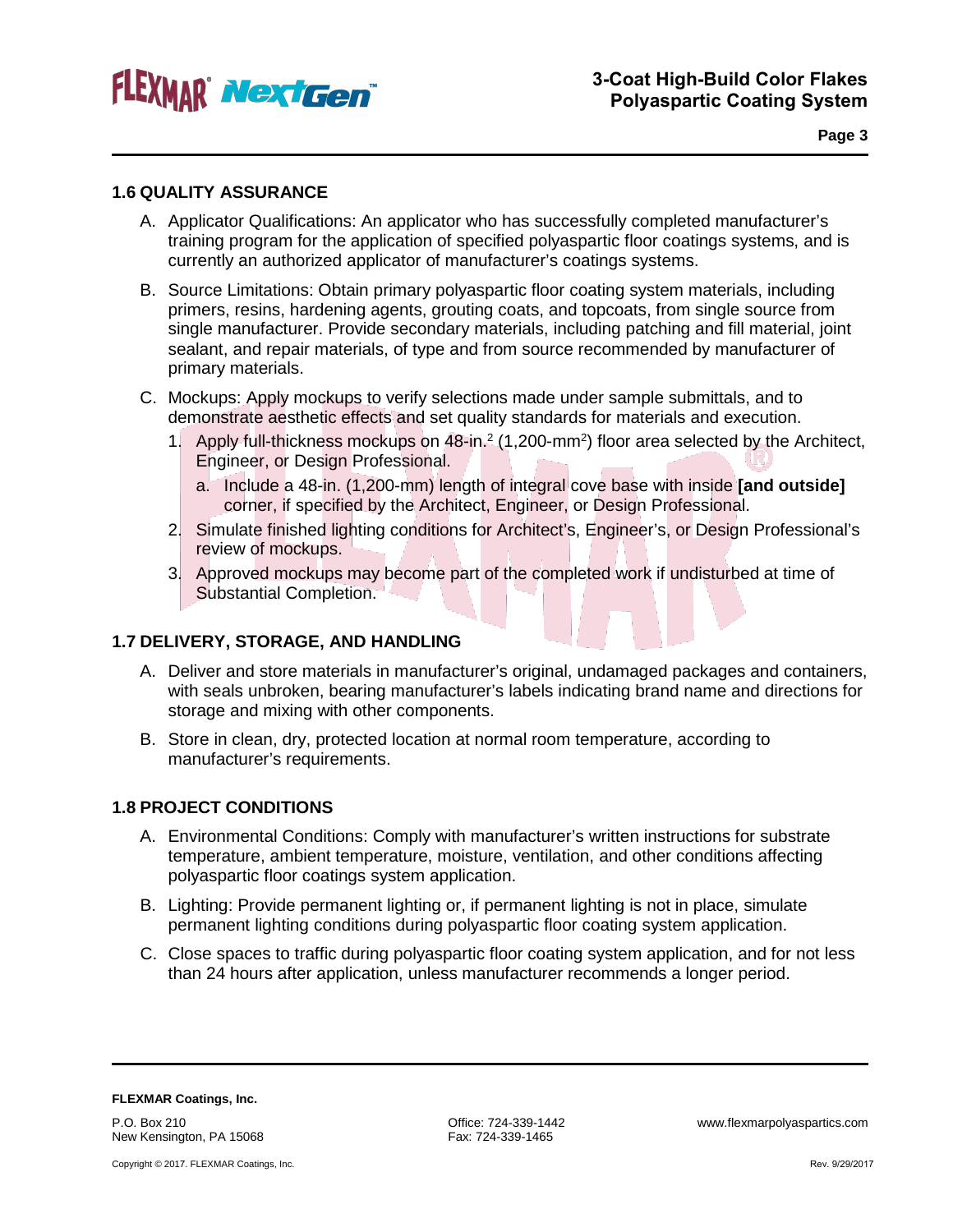

**Page 4**

# **1.9 WARRANTY**

A. Manufacturer's standard **[10-year residential] [5-year commercial]** warranty against product defects for original owner.

# **PART 2 - PROUCTS**

# **2.1 MANUFACTURERS**

- A. Basis-of-Design Product: Subject to compliance with requirements, provide Flexmar Coatings, Inc. named product or comparable product by one of the following:
	- 1. **[Insert manufacturer's name]**.

# **2.2 MATERIALS**

- A. Abrasion, impact-, and chemical-resistant, commercial and industrial, vinyl-chip-broadcast, polyaspartic-aliphatic-polyurea-based, monolithic floor surfacing designed to produce a seamless floor **[and integral cove base]**.
	- 1. Basis-of-Design Product: Subject to compliance with requirements, provide FLEXMAR Coatings Three-Coat High-Build Color Flakes System with "Self-Prime HS" pigmented polyaspartic coating with vinyl chip broadcast and two coats of "Clear Coat HS" clear polyaspartic sealer for commercial and industrial floor coatings system, or comparable product by one of the following:

# a. **[Insert manufacturer's name]**.

- B. System Characteristics:
	- 1. Color and Pattern: **[As selected by Architect, Engineer, or Design Professional] [As indicated by product designation listed above] [Match Architect's, Engineer's, or Design Professional's sample]**.
	- 2. Wearing Surface: Textured for slip resistance where required, otherwise standard manufacturer's surface as shown by sample.
	- 3. Overall System Thickness: 15 to 25 mils DFT.
	- 4. Dry Time: 1- to 2-hour return-to-service after final coat; 1-hour recoat between coats.
- C. Body Coats: Flexmar Coatings Self-Prime HS pigmented polyaspartic coating.
	- 1. Resin: Polyaspartic aliphatic polyurea.
	- 2. Formulation Description: High solids.
	- 3. VOC Content: 0 VOC, virtually no odor.
	- 4. Application Method: Roller, squeegee, or magic trowel.
	- 5. Thickness of Coats: 4 to 7 mils DFT.
	- 6. Number of Coats: One.
	- 7. Aggregates: Colored vinyl flakes broadcast into body coat.

#### **FLEXMAR Coatings, Inc.**

P.O. Box 210 New Kensington, PA 15068 Office: 724-339-1442 www.flexmarpolyaspartics.com Fax: 724-339-1465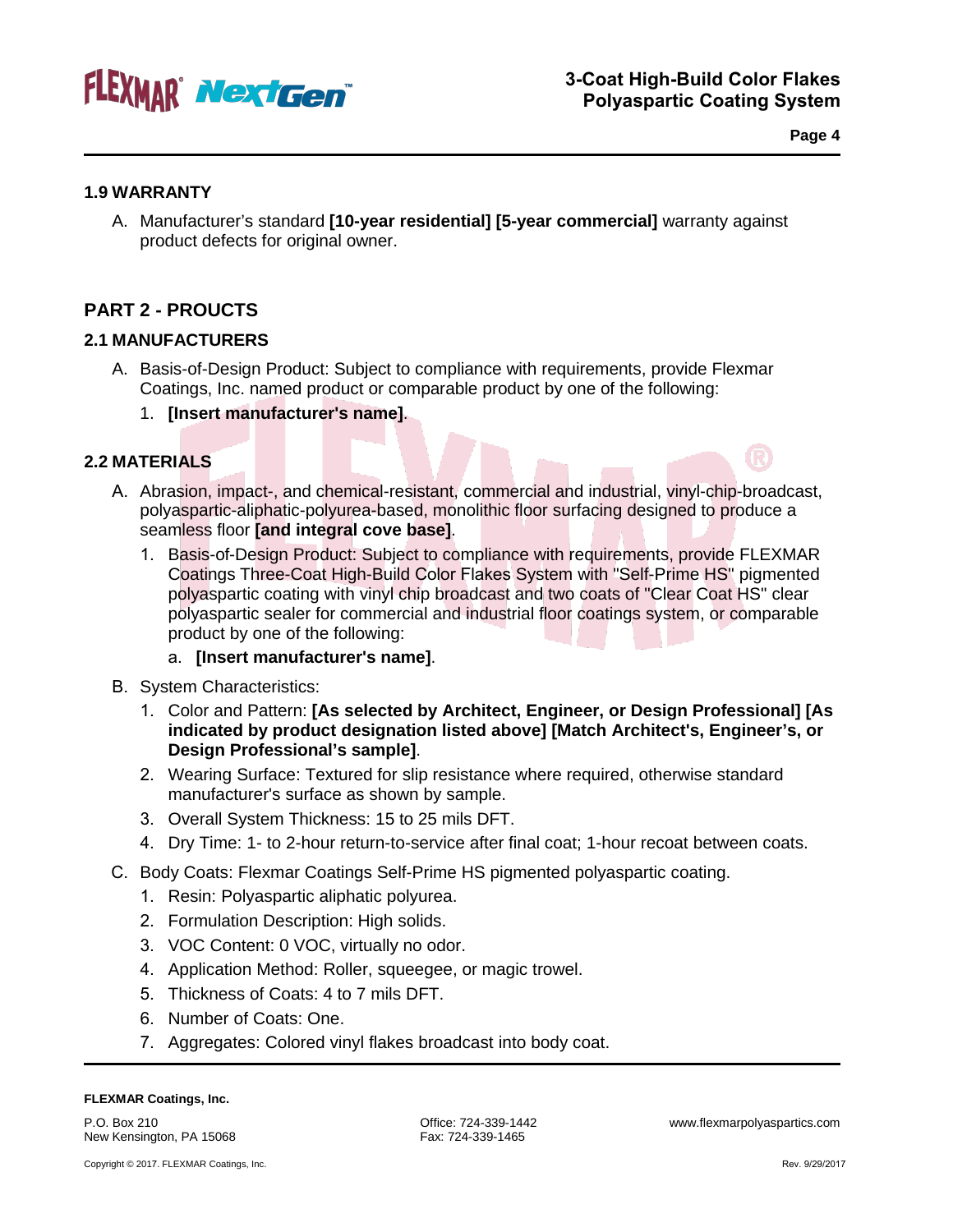

- D. Topcoat: Flexmar Coatings Clear Coat HS clear polyaspartic sealer, 2 coats.
	- 1. Resin: Polyaspartic aliphatic polyurea.
	- 2. Formulation Description: High solids.
	- 3. VOC Content: 0 VOC, virtually no odor.
	- 4. Type: Clear.
	- 5. Finish: **[Matte] [Gloss]**.
	- 6. Number of Coats: Two.
	- 7. Thickness:
		- a. 1<sup>st</sup> Clear Coat: 7 to 12 mils DFT.
		- b. 2nd Clear Coat: 4 to 6 mils DFT with anti-skid additive.
- E. System Physical Properties: Provide polyaspartic floor coating system with the following minimum physical property requirements when tested according to test methods indicated:
	- 1. Adhesion to Concrete: 300 psi (2068 kPa) concrete cohesive failure per ASTM-D 4541 Elcometer.
	- 2. Tensile Strength: 4,500 psi (31,026 kPa) per ASTM-D 412.
	- 3. Falling Sand Abrasion Resistance: ASTM-D 968. Clear Coat: 32 quarts (30 liters) sand/dry mil. Color Coat: 40 quarts (38 liters) sand/dry mil.
	- 4. Taber Abrasion: 0.34-0.43 grain (22-28 mg) weight loss per ASTM-D 4060, CS-17 wheel, 35.3 oz (1,000 g) load, 1,000 rev.
	- 5. Flexibility Mandrel Bend: No cracking or peeling, per ASTM-D 522, ⅛ in. (3.2 mm).
	- 6. Impact: 160/160 in.-lb direct/reverse, no cracking per ASTM-D 2794.
	- 7. Hardness: 77 Shore D per ASTM-D 2240.
	- 8. Flammability: Self-extinguishing per ASTM-D 635.
- F. System Chemical Resistance: Test specimens of cured polyaspartic floor coatings systems are unaffected when tested according to manufacturer's Chemical Resistance Chart per ASTM-D 1308 spot testing.

# **PART 3 – EXECUTION**

#### **3.1 PREPARATION**

A. General: Prepare and clean substrates according to manufacturer's written instructions for substrate indicated. Provide clean, dry substrate for application.

**FLEXMAR Coatings, Inc.**

P.O. Box 210<br>
New Kensington, PA 15068 The Society of Santa Contract 224-339-1465<br>
Fax: 724-339-1465 New Kensington, PA 15068

Copyright © 2013. FLEXMAR Coatings, Inc. **Rev. 8/1/2013 Rev. 8/1/2013**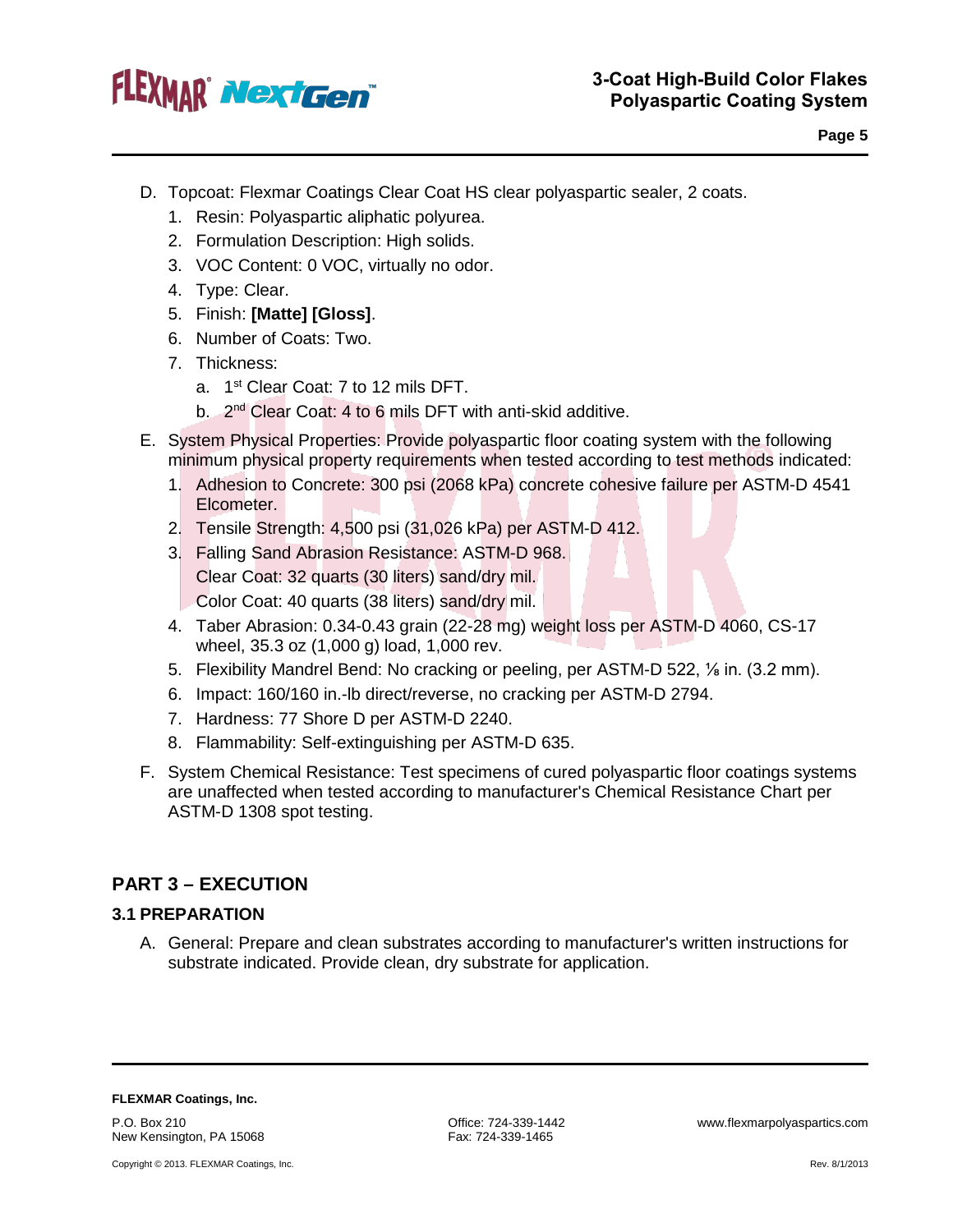# FLEXMAR Next Gen

- B. Concrete Substrates: Provide sound concrete surfaces free of laitance, glaze, efflorescence, curing compounds, form-release agents, dust, dirt, grease, oil, and other contaminants incompatible with polyaspartic floor coatings.
	- 1. Roughen concrete substrates as follows:
		- a. Grind surfaces with an apparatus that abrades the concrete surface to a profile as specified by system application guide.
	- 2. Repair damaged and deteriorated concrete according to polyaspartic floor coating manufacturer's written instructions.
	- 3. Verify that concrete substrates are dry and moisture-vapor emissions are within acceptable levels according to manufacturer's written instructions.
		- a. Perform anhydrous calcium chloride test, ASTM-F 1869. Proceed with application of polyaspartic floor coating only after substrates have maximum moisture-vaporemission rate of **[3 lb of water/1000 ft.2 (1.36 kg of water/92.9 m2 )]** of slab area in 24 hours.
		- b. Perform plastic sheet test, ASTM-D 4263. Proceed with application only after testing indicates absence of moisture in substrates.
		- c. Perform relative humidity test using in situ probes, ASTM-F 2170. Proceed with installation only after substrates have a maximum **[75]** percent relative humidity level measurement.
	- 4. Alkalinity and Adhesion Testing: Verify that concrete substrates have pH within acceptable range. Perform tests recommended by manufacturer. Proceed with application only after substrates pass testing.
- C. Polyaspartic Materials: Mix components and prepare materials according to manufacturer's written instructions.
- D. Use patching and fill material to fill holes and depressions in substrates according to manufacturer's written instructions.
- E. Treat control joints and other nonmoving substrate cracks to prevent cracks from reflecting through polyaspartic floor coating according to manufacturer's written instructions.

# **3.2 APPLICATION**

- A. General: Apply components of polyaspartic floor coating system according to manufacturer's written instructions to produce a uniform, monolithic wearing surface of thickness indicated.
	- 1. Coordinate application of components to provide optimum adhesion of polyaspartic floor coating system to substrate, and optimum inter-coat adhesion.
	- 2. Cure polyaspartic floor coating system components according to manufacturer's written instructions. Prevent contamination during application and curing processes.
	- 3. At substrate expansion and isolation joints, comply with manufacturer's written instructions.

#### **FLEXMAR Coatings, Inc.**

P.O. Box 210 New Kensington, PA 15068

Copyright © 2017. FLEXMAR Coatings, Inc.

Fax: 724-339-1465